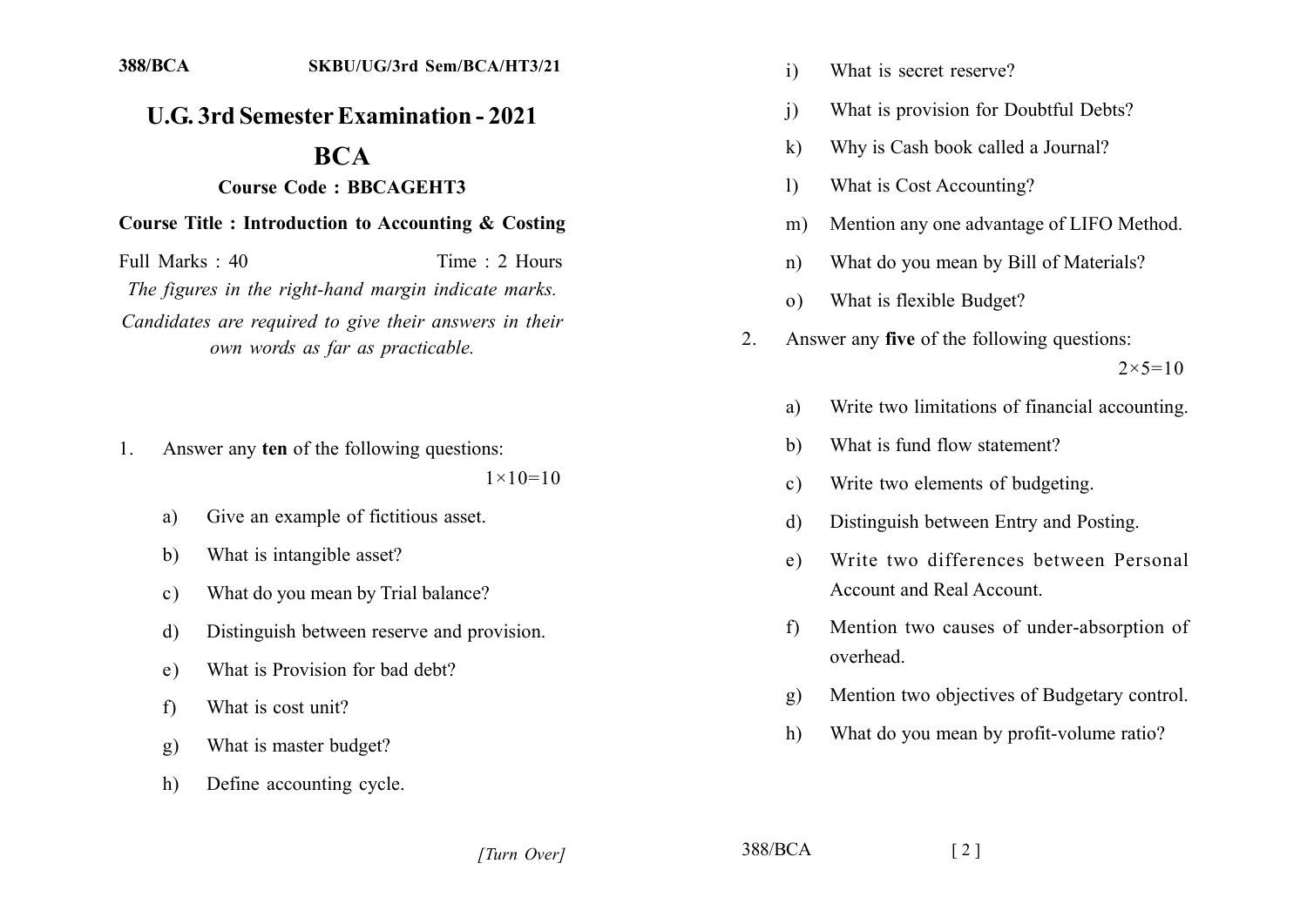$3<sub>1</sub>$ Answer any two of the following questions :

 $5 \times 2 = 10$ 

From the following particulars prepare a Cash  $a)$ Book and bring down the balances on  $31.12.2005$ :

| Date       | <b>Particulars</b>            | Amount |
|------------|-------------------------------|--------|
| 2005 Dec 1 | Balance in hand               | 300    |
| 3          | Purchased goods for cash      | 30     |
| 4          | Paid Advertisement            | 5      |
| 7          | Further capital introduced    | 100    |
| 10         | <b>Purchased Furniture</b>    | 50     |
| 12         | Spent for private use         | 75     |
| 15         | Received Rent from Mr K       | 30     |
| 20         | Received from Mr Z on account | 40     |
| 25         | Sold goods for cash           | 50     |
| 27         | Paid to creditors             | 90     |
| 31         | Paid Salary                   | 50     |

 $5\overline{)}$ 

Prepare a Balance Sheet of Mr. P from the  $b)$ following Trial Balance as at 31st March, 2019:

|                         | <b>Debit</b> | <b>Credit</b> |
|-------------------------|--------------|---------------|
|                         | Rs.          | Rs.           |
| Capital                 |              | 3,50,000      |
| Land $&$ Building       | 1,00,000     |               |
| Machinery               | 50,000       |               |
| 14% Term Loan           |              | 2,00,000      |
| <b>Sundry Debtors</b>   | 2,10,000     |               |
| Loan from $M/S N & Co.$ |              | 2,30,000      |
| Cash in Hand            | 10,000       |               |
| <b>Stock in Trade</b>   | 3,00,000     |               |
| Furniture               | 1,00,000     |               |
| <b>Sundry Creditors</b> |              | 20,000        |
| Advance to Suppliers    | 50,000       |               |
| Net Profit              |              | 50,000        |
| Drawings                | 30,000       |               |
|                         | 8,50,000     | 8,50,000      |
|                         |              |               |

J K Co. furnishes the following information  $\mathbf{c})$ for the year  $2019$ :

Selling price per unit Rs.12

Variable Cost per unit Rs.7

Fixed Cost Per annum Rs.80,000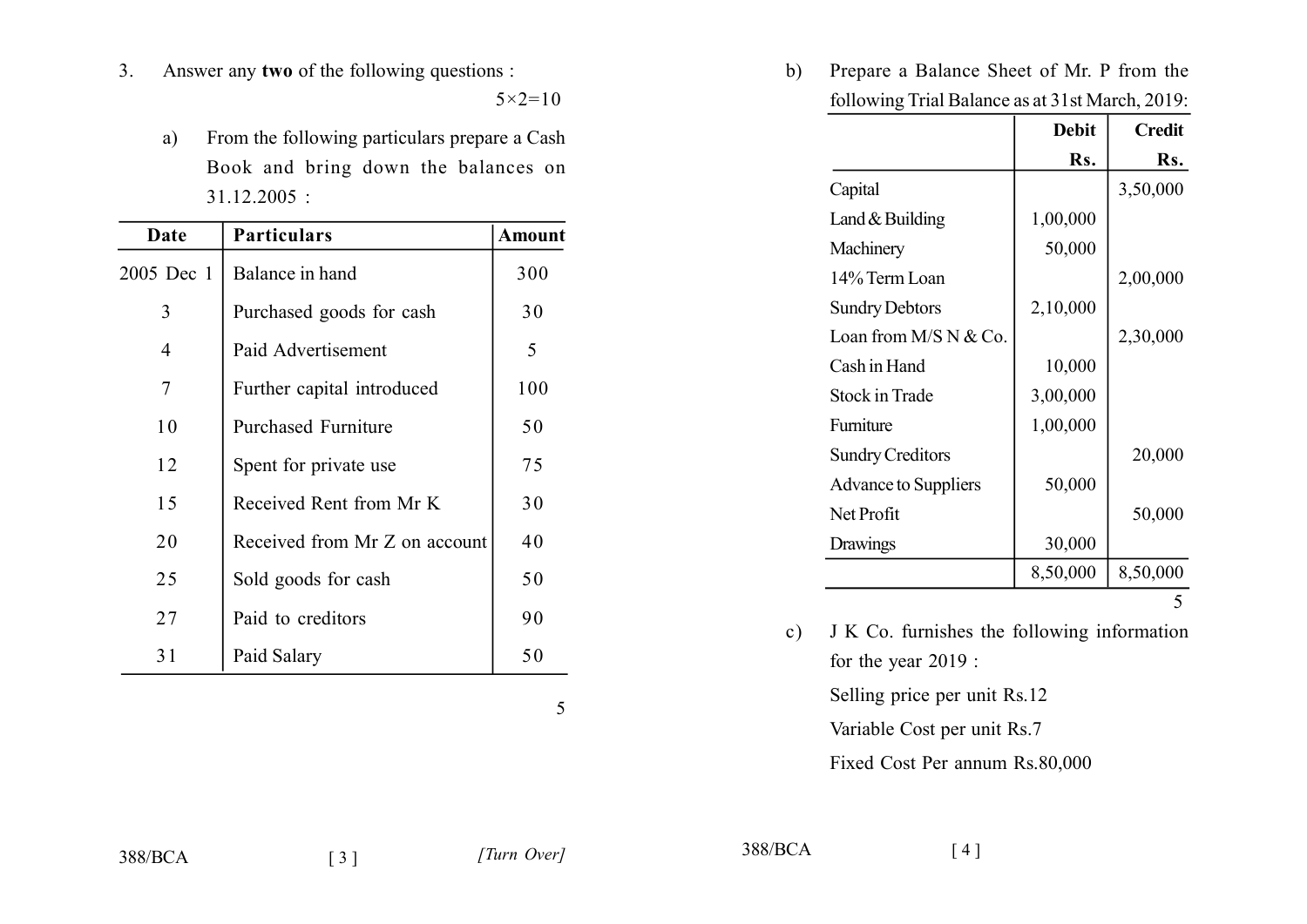Calculate:

- Break Even both in terms of units and  $\mathbf{i}$ sales
- Profit volume ratio  $\overline{11}$
- What number of units will need to be sold  $\overline{111}$ to earn a profit of Rs.30,000. 5
- Answer any one of the following:  $10 \times 1 = 10$ 4.
	- From the following Trial Balance and additional  $a)$ information, you are required to prepare Final Accounts:

| as on 31st December, 2007 |          |               |          |  |  |
|---------------------------|----------|---------------|----------|--|--|
| <b>DEBIT</b>              | Rs.      | <b>CREDIT</b> | Rs.      |  |  |
| <b>Opening Stock</b>      | 25,000   | Capital       | 80,000   |  |  |
| Fittings & Fixtures       | 95,000   | <b>Sales</b>  | 4,06,750 |  |  |
| Purchases                 | 2,05,000 | Return        | 790      |  |  |
| Machinery                 | 85,000   | Creditors     | 21,200   |  |  |
| <b>Sundry Debtors</b>     | 65,000   | Reserve       | 70,000   |  |  |
| Furniture                 | 40,000   |               |          |  |  |
| Carriage inward           | 1,300    |               |          |  |  |
| Carriage outward          | 2,500    |               |          |  |  |
| Returns                   | 1,200    |               |          |  |  |
| <b>Salaries</b>           | 20,400   |               |          |  |  |
| Wages                     | 16,100   |               |          |  |  |
| Advertisements            | 3,000    |               |          |  |  |
|                           |          |               |          |  |  |

### **Trial Balance**

 $\sim$   $\sim$   $\sim$   $\sim$ 

|                      | 578740 | 578740 |
|----------------------|--------|--------|
|                      | 3100   |        |
| Cash in hand         | 11600  |        |
| Cash at bank         | 2000   |        |
| Insurance            | 1520   |        |
| Bad debts            | 2300   |        |
| Repairs to Machinery | 720    |        |

Additional Information:

- Closing stock  $Rs.51,300$ .  $\mathbf{i}$
- Plant and machinery is to be depreciated  $\mathbf{ii}$ at 5% and furniture at  $7\frac{1}{2}\%$ .
- iii) Outstanding liabilities are to be provided for: Salaries Rs.2,750 and wages Rs.3,930
- iv) Insurance premium paid in advance amount to Rs.300.
- v) 5% of the distributable profits are to be transferred to Reserve 10
- Name various types of standard costing.  $b)$ Describe the various advantages and disadvantages of standard costing.

Differentiate between standard costing and budgetary control.  $1+3+3+3$ 

From the following particulars prepare a Cost $c)$ Sheet showing Prime Cost, Factory Cost, Cost

388/BCA